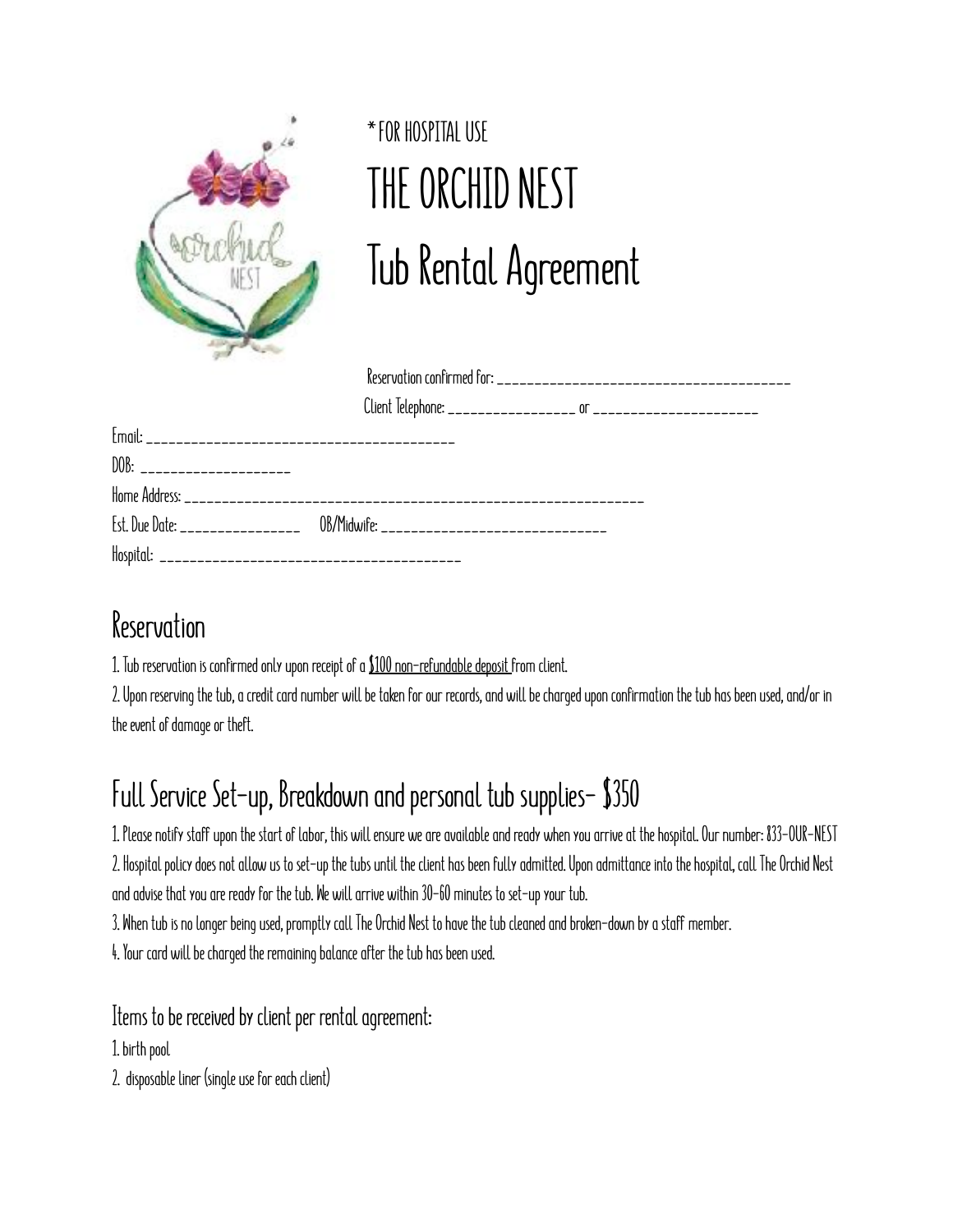**3. garden hose (new) 4. 5 gallon bucket (new)** 

**We wish you a warm and comfortable birth:** 

**I understand the terms, conditions and guidelines as stated above, and have read and understand the Standard Warning and Safeguards on the following page. I understand that in the event that I am unable to use the tub after making the reservation,** *the deposit of \$100 is non-refundable.* **If there is damage to the tub during the rental period, I understand that I am responsible for payment of the full cost of damage repair, part replacement, or cleaning. My credit card on file will be charged for such cost.** 

| Confirmed by:<br>___________________________ | (staff) Date: _ |
|----------------------------------------------|-----------------|
|                                              |                 |

| PAYMENT INFORMATION:                 |  |
|--------------------------------------|--|
|                                      |  |
|                                      |  |
| Address associated with credit card: |  |
|                                      |  |

**Total amount to be charged: \$350.00 Signature Authorizing Charge: \_\_\_\_\_\_\_\_\_\_\_\_\_\_\_\_\_\_\_\_\_\_\_\_\_\_\_\_\_\_\_\_\_\_\_\_\_\_\_\_\_\_\_\_\_\_\_\_\_\_\_\_\_**